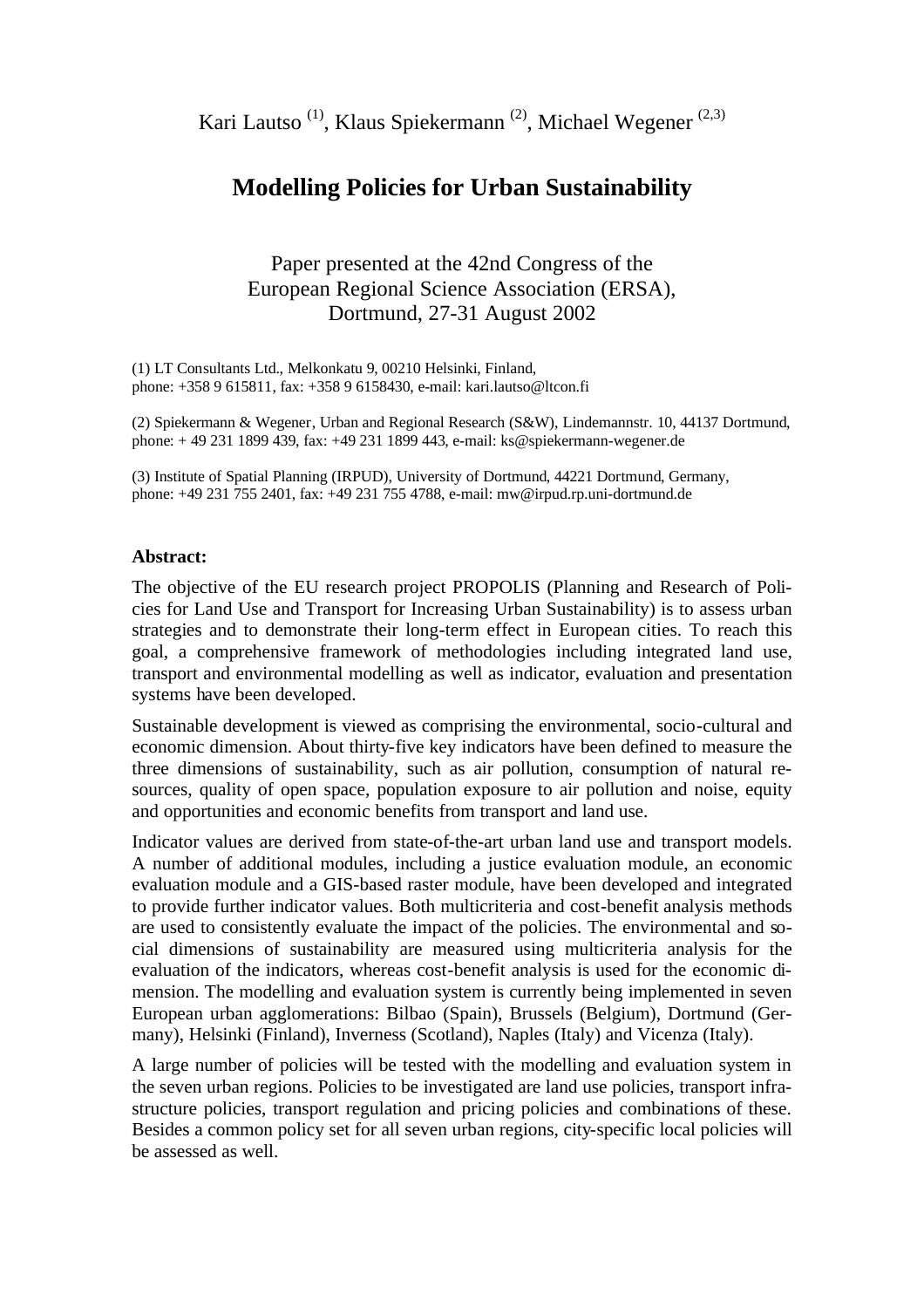# **1 Introduction**

The notion of each generation's duty to its successors is at the heart of the concept of sustainable development and was captured by the Brundtland Commission (WCED, 1987) in its report 'Our Common Future', which defined sustainable development as "development that meets the needs of the present generation without compromising the ability of future generations to meet their own needs." Many definitions have followed that of the Brundtland Commission. For example, Daly (1991) defines sustainable development as one that satisfies three basic conditions: (1) its rates of use of renewable resource do not exceed their rates of regeneration; (2) its rates of use of non-renewable resources do not exceed the rate at which sustainable renewable substitutes are developed; and (3) its rates of pollution do not exceed the assimilative capacity of the environment.

However, many definitions of sustainability are broader in concept and seek to extend the definition beyond environmental considerations and include issues of social equity and justice. Different weight is often also given to the importance of economic growth. For instance, the 'Charter of European Cities and Towns Towards Sustainability' states that the main basis for sustainable development is "to achieve social justice, sustainable economies, and environmental sustainability. Social justice will necessarily have to be based on economic sustainability and equity, which require environmental sustainability" (ICLEI, 1994).

In the sustainability discussion, often a distinction is drawn between major life or planet threatening concerns on the one hand and local concerns, which are more amenable to trade-offs on the other. In this discussion, cities and urban regions play an important role. On the one hand, cities contribute to a large extent to global environmental problems, on the other, people living in cities are facing increasing problems and are confronted with environmental damage, pollution, health and social and economic problems. Consequently, goals to make cities more sustainable have been formulated (e.g. European Environment Agency, 1995):

- minimising the consumption of space and natural resources,
- rationalising and efficiently managing urban flows,
- protecting the health of the urban population,
- ensuring equal access to resources and services,
- maintaining cultural and social diversity.

Also, different policies, including transport, land use, regulatory, investment, fiscal and pricing policies, have been designed and partly implemented to improve the urban situation. However, the actual urban developments show that these policies have not been able to stop the decrease of sustainability of our cities. Even to maintain the existing level of sustainability will probably require the introduction of more radical policy measures. But such policies will not be implemented if the effects of these policies cannot be clearly demonstrated. Policies might have very different effects. Besides direct environmental, social or economic impacts many policy options might have negative side effects, some policy options may work against each other, whereas some may reinforce each other, some policy options might improve the situation in part of the region, whereas in other parts the situation might get worse. Hence, the design of policies to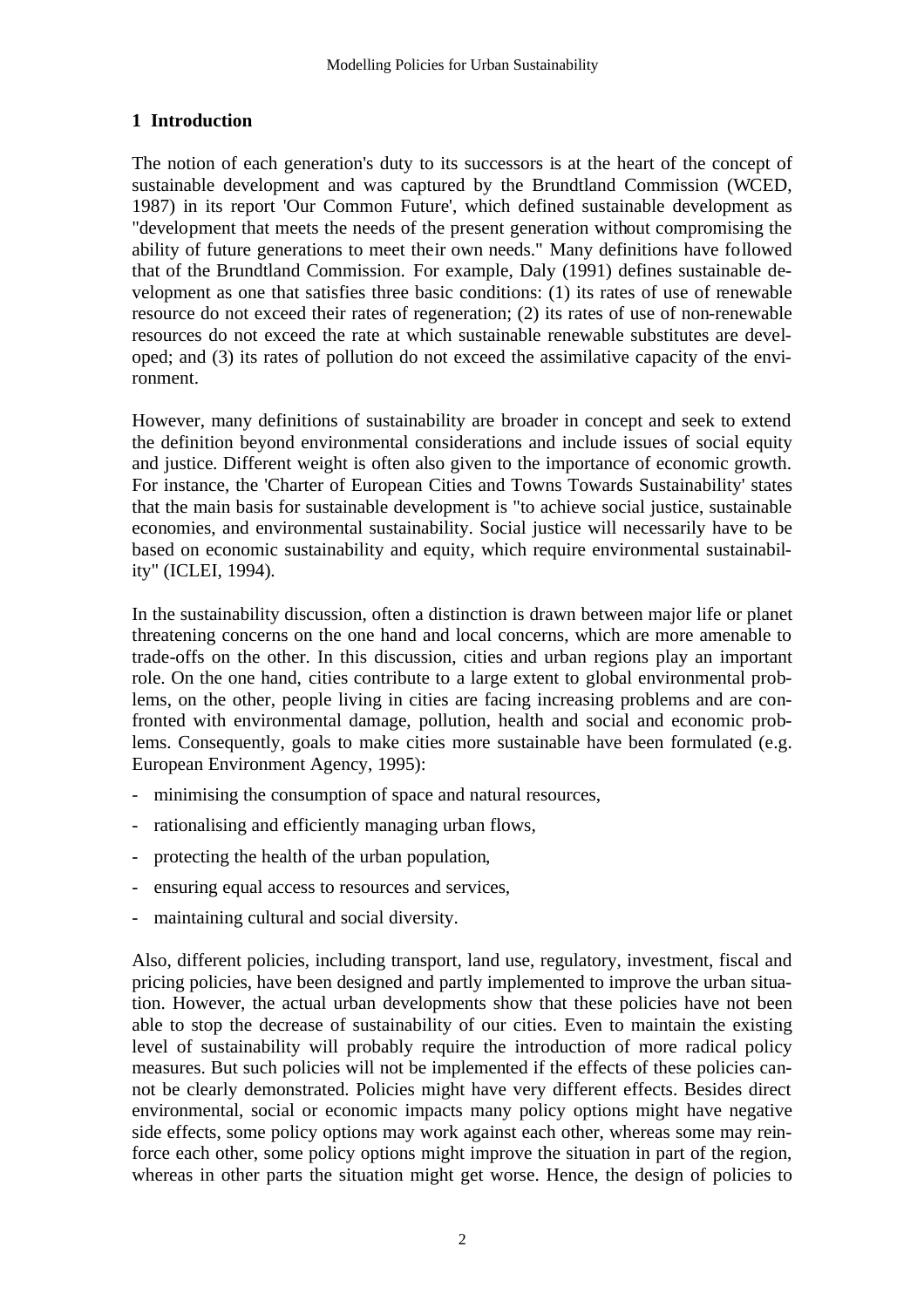improve urban sustainability is everything else than a straightforward task. Because the direct and indirect, the short-term and long-term effects have to be identified and measured in a transparent way, this calls for advanced systems and methods for policy impact assessment and policy evaluation..

To develop and implement such a system is the objective of the EU research project PROPOLIS (Planning and Research of Policies for Land Use and Transport for Increasing Urban Sustainability). The goal is to assess urban strategies and to demonstrate their long-term effect in European cities with respect to sustainability. To reach this goal, a comprehensive framework of methodologies including integrated land use, transport and environmental modelling as well as indicator, evaluation and presentation systems have been developed.

The first parts of the paper will introduce the sustainability indicator system, the methodology and the modelling system developed in PROPOLIS. The second part will present typical results of the policy testing and evaluation.

# **2. Indicators for Urban Sustainability**

As definitions of sustainability have broadened in scope over time, the number of possible indicators has grown to an extent where virtually all aspects of life are covered. Consequently, a vast number of sustainability indicator systems are in use nowadays.

In PROPOLIS, sustainable development is viewed as comprising the environmental, socio-cultural and economic dimension. For the three components key indicators have been identified by using a set of criteria:

- *Relevance.* The indicator should be relevant for describing important aspects of sustainability.
- *Representativity*. In order to keep the indicator system handsome, not each suitable indicator can be included, the focus is on key-indicators representing different domains of sustainability.
- *Policy sensitiveness.* Only indicators that are sensitive to the type of policies that can be tested are of interest.
- *Predictability.* There exist a lot of indicators suitable for monitoring but as the objective is on modelling future policy impacts, it is essential that the indicator values can be forecast by the modelling system into the future.

The resulting PROPOLIS indicator system is presented in Table 1. In order to allow a structured evaluation in the modelling system, the three sustainability components are first subdivided in themes, appropriate indicators are then related to themes. Nine themes and about thirty-five key indicators have been defined to measure the three dimensions of sustainability, such as air pollution, consumption of natural resources, quality of open space, population exposure to air pollution and noise, equity and opportunities and economic benefits from transport. Admittedly, the indicator list lacks some indicators related to land use, such as emission, energy use or economic benefits. Some of those indicators will be tested in a single case city, but it was outside the scope of the PROPOLIS project to implement those indicators in all case cities.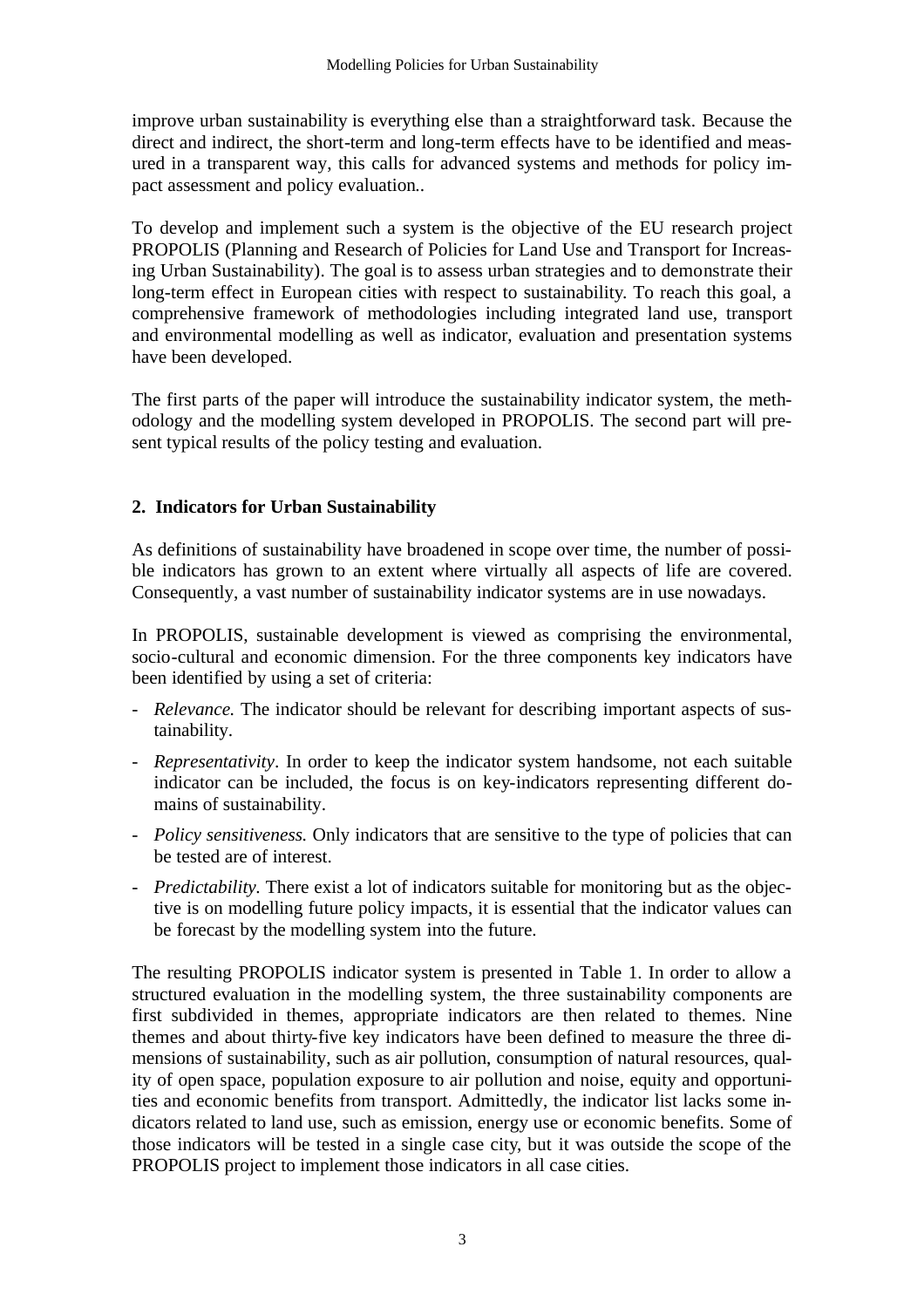| Component                   | <b>Theme</b>                        | Indicator                                                  |  |  |  |  |  |  |
|-----------------------------|-------------------------------------|------------------------------------------------------------|--|--|--|--|--|--|
| Environmental<br>indicators | Global climate<br>change            | Greenhouse gases from transport                            |  |  |  |  |  |  |
|                             |                                     | Acidifying gases from transport                            |  |  |  |  |  |  |
|                             | Air pollution                       | Volatile organic compounds from transport                  |  |  |  |  |  |  |
|                             | Consumption of<br>natural resources | Consumption of mineral oil products, transport             |  |  |  |  |  |  |
|                             |                                     | Land coverage                                              |  |  |  |  |  |  |
|                             |                                     | Need for additional new construction                       |  |  |  |  |  |  |
|                             | Environmental                       | Fragmentation of open space                                |  |  |  |  |  |  |
|                             | quality                             | Quality of open space                                      |  |  |  |  |  |  |
|                             | Health                              | Exposure to PM from transport in the living environment    |  |  |  |  |  |  |
|                             |                                     | Exposure to $NO2$ from transport in the living environment |  |  |  |  |  |  |
|                             |                                     | Exposure to traffic noise                                  |  |  |  |  |  |  |
|                             |                                     | <b>Traffic deaths</b>                                      |  |  |  |  |  |  |
|                             |                                     | <b>Traffic injuries</b>                                    |  |  |  |  |  |  |
|                             | Equity                              | Justice of distribution of economic benefits               |  |  |  |  |  |  |
|                             |                                     | Justice of exposure to PM                                  |  |  |  |  |  |  |
|                             |                                     | Justice of exposure to $NO2$                               |  |  |  |  |  |  |
| Social                      |                                     | Justice of exposure to noise                               |  |  |  |  |  |  |
| indicators                  |                                     | Segregation                                                |  |  |  |  |  |  |
|                             | Opportunities                       | Housing standard                                           |  |  |  |  |  |  |
|                             |                                     | Vitality of city centre                                    |  |  |  |  |  |  |
|                             |                                     | Vitality of surrounding region                             |  |  |  |  |  |  |
|                             |                                     | Productivity gain from land use                            |  |  |  |  |  |  |
|                             | Accessibility and<br>traffic        | Total time spent in traffic                                |  |  |  |  |  |  |
|                             |                                     | Level of service of public transport and slow modes        |  |  |  |  |  |  |
|                             |                                     | Accessibility to city centre                               |  |  |  |  |  |  |
|                             |                                     | Accessibility to services                                  |  |  |  |  |  |  |
|                             |                                     | Accessibility to open space                                |  |  |  |  |  |  |
|                             | Total net benefit<br>from transport | Transport investment costs                                 |  |  |  |  |  |  |
| Economic<br>indicators      |                                     | Transport user benefits                                    |  |  |  |  |  |  |
|                             |                                     | Transport operator benefits                                |  |  |  |  |  |  |
|                             |                                     | Government benefits from transport                         |  |  |  |  |  |  |
|                             |                                     | Transport external accident costs                          |  |  |  |  |  |  |
|                             |                                     | Transport external emissions costs                         |  |  |  |  |  |  |
|                             |                                     | Transport external greenhouse gases costs                  |  |  |  |  |  |  |
|                             |                                     | Transport external noise costs                             |  |  |  |  |  |  |

*Table 1. PROPOLIS Indicator System*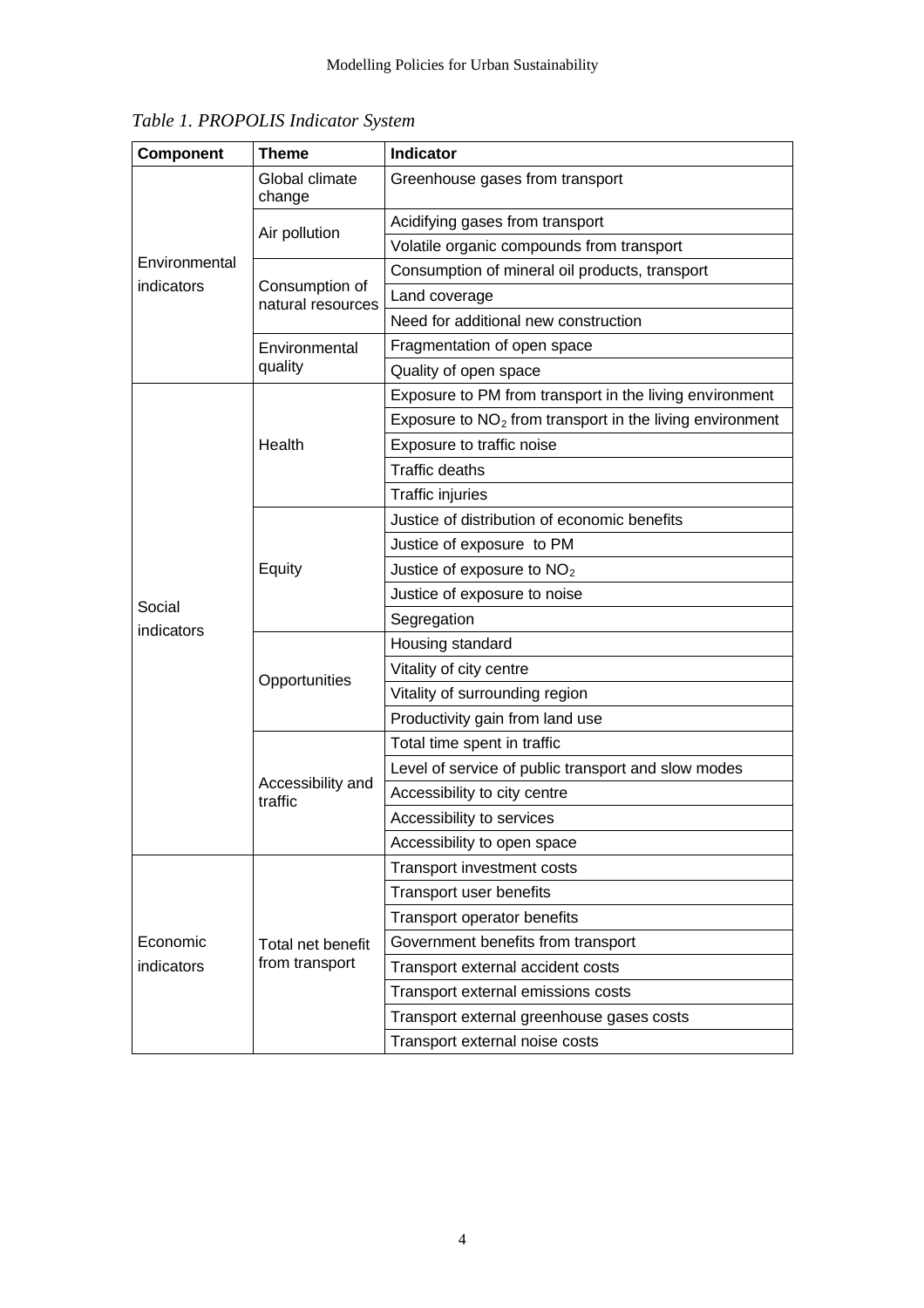#### **3. PROPOLIS Methodology**

This chapter presents the main components of the PROPOLIS modelling system and shows how the policy testing and evaluation process will be organised.

#### **3.1 Modelling System**

To reach the objective of a systematically evaluation of policies with respect to their long term sustainability impacts a modelling system was designed in which different models and tools are integrated. Figure 2 illustrates the main components and data flows of the model system as a process from inputs via behaviour and impact modelling to outputs in terms of indicators and evaluation and presentation procedures.



*Figure 1. PROPOLIS Model System*

The *input data* include policy packages, GIS databases and model databases. Policy packages to be tested have to be transformed to 'model language' by changing some of the model parameters or the model database. GIS databases contain spatial data on zonal boundaries, road and public transport networks, land use categories etc. All land use transport models used are fully GIS integrated, i.e. each model zone or model link is represented in the GIS database.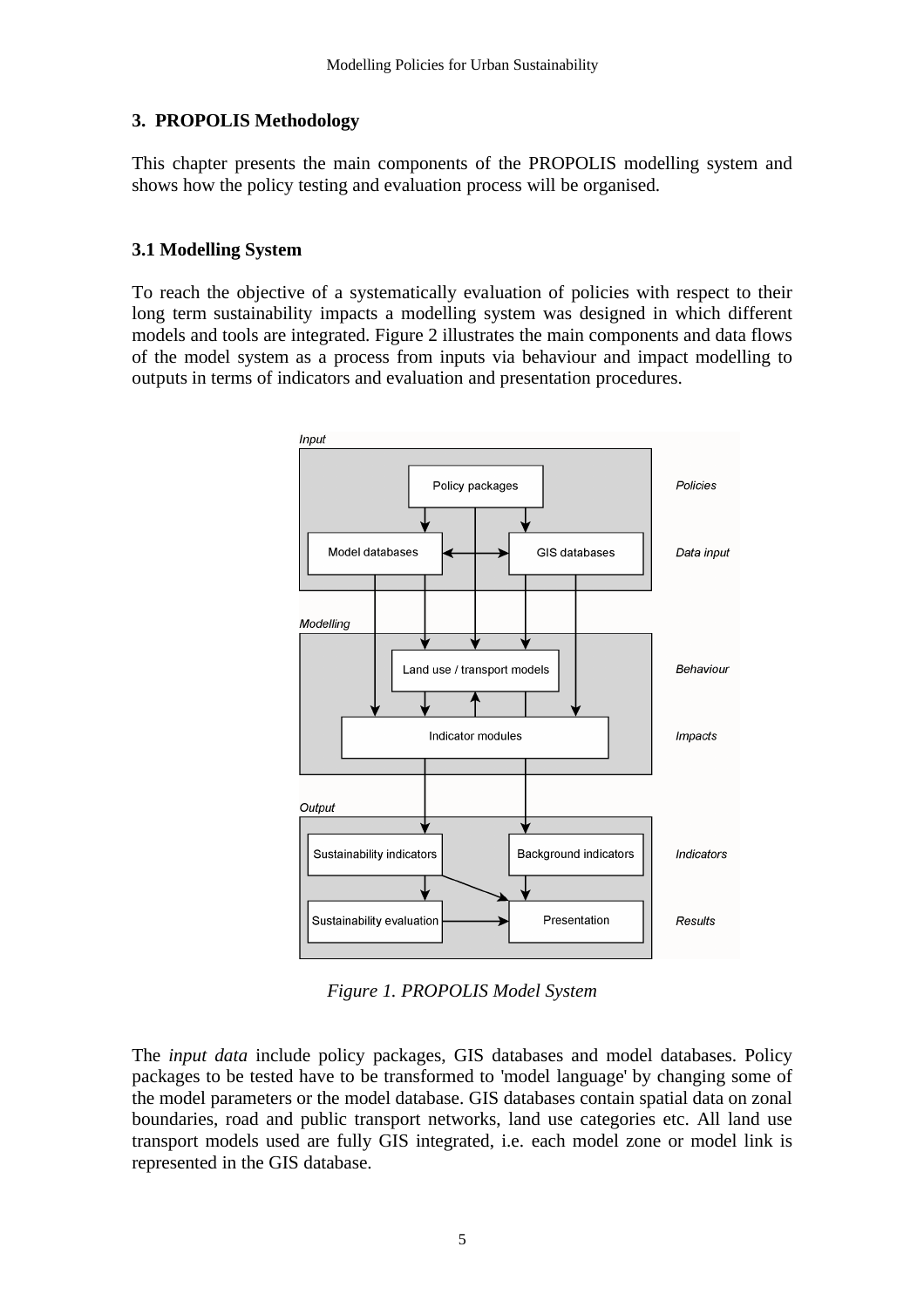In the *modelling part* land use transport models are the driving engines of the system. They have been previously been calibrated to correspond with the perceived behaviour in the test cities. The land use transport models simulate the effects of the policies in terms of changing zonal activities such as population or employment and changing mobility pattern resulting in different modal splits and different link loads. The indicator modules receive the output of the land use transport models and calculate raw values of the sustainability indicators.

The *output part* consists of sustainability indicator values which are further processed in the sustainability evaluation module. In addition, other important information that helps to understand the behaviour of the system but is not used in the evaluation procedure is stored as background variables. Examples for background variables are zonal population and employment forecasts, modal split, car km etc. Finally, a web-based presentation tool shows the results in a standard form for each policy and has options to make comparisons between policies and cities.

### *The land use transport models*

The PROPOLIS modelling system is implemented in seven European urban regions: Bilbao (Spain), Brussels (Belgium), Dortmund (Germany), Helsinki (Finland), Inverness (United Kingdom), Naples (Italy), Vicenza (Italy). For each region an operational land use transport model did exist before the project. Table 2 presents the seven urban regions, their land use transport models and their zoning systems.

| <b>Case city</b>                         | <b>Bilbao</b> | <b>Brussels</b> | <b>Dortmund</b> | <b>Helsinki</b> | <b>Inverness</b> | <b>Naples</b> | <b>Vicenca</b> |
|------------------------------------------|---------------|-----------------|-----------------|-----------------|------------------|---------------|----------------|
| Area<br>(km <sup>2</sup> )               | 2,217         | 4,332           | 2,014           | 764             | 4,152            | 1,171         | 2,722          |
| Population<br>(in 1,000)                 | 1,140         | 2,841           | 2,516           | 946             | 132              | 3,099         | 787            |
| Density<br>(inh. / km <sup>2</sup> )     | 514           | 656             | 1,249           | 1,238           | 32               | 2,647         | 289            |
| Average household<br>size                | 3.2           | 2.7             | 2.1             | 2.1             | 2.8              | 3.1           | 2.7            |
| Unemployment<br>rate                     | 25.0%         | 11.0 %          | 12.6 %          | 6.0%            | 8.1%             | 27.8%         | 2.8%           |
| Income<br>per<br>per-<br>son/month (EUR) | 750           | 713             | 1,570           | 1,100           | n.a.             | 695           | 1,079          |
| Car ownership per<br>1,000 inhabitants   | 418           | 461             | 492             | 345             | 332              | 526           | 591            |
| Land use transport<br>model              | <b>MEPLAN</b> | <b>TRANUS</b>   | <b>IRPUD</b>    | <b>MEPLAN</b>   | <b>TRANUS</b>    | <b>MEPLAN</b> | <b>MEPLAN</b>  |
| Land use<br>zones                        | 111           | 139             | 246             | 173             | 153              | 179           | 102            |
| Transport<br>zones                       | 111           | 139             | 246             | 173             | 153              | 39            | 27             |

*Table 2. Case city regions and land use transport models*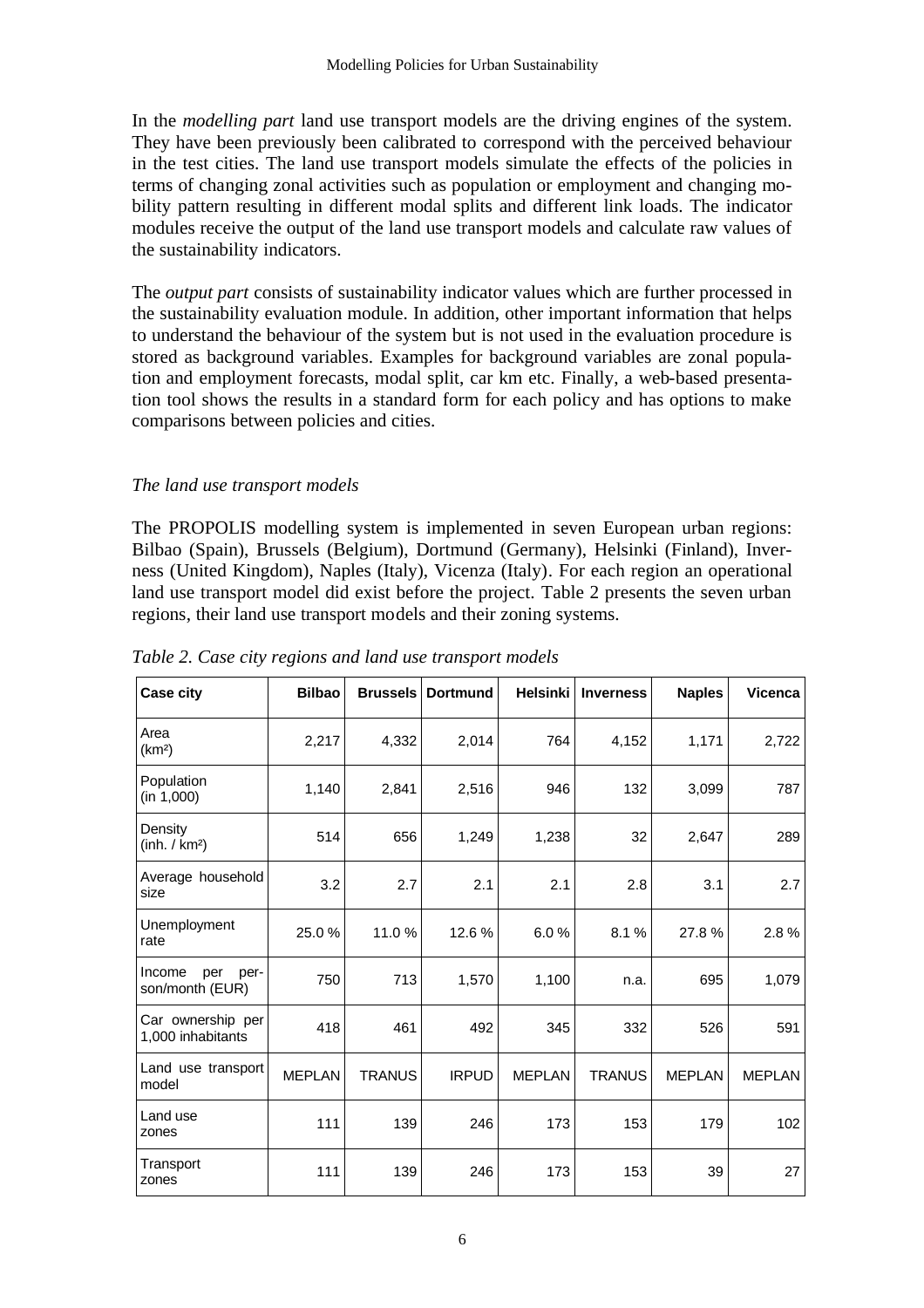The case city regions are very different in many respects. The population range from 130,000 to over 3 million inhabitants, some undergoing strong growth while others are old declining cities, sometimes in the process of being restructured. Some regions have high unemployment rates, some very low. Income per person and car ownership rates differ very much. The spatial structures are ranging from highly compact and centralised to dispersed or multicentric patterns. In such quite different conditions of transport supply, the modal splits do vary very much, however, always dominated by car.

The case city models applied belong to three different integrated urban land use and transport model types: the MEPLAN model (Hunt, 1994; Martino and Maffii, 1999; Williams, 1994) is implemented in four urban regions, the TRANUS model (De la Barra, 1989) in two, and the IRPUD model (Wegener, 1996; 1998; 1999) in one.

The task of the models is to simulate the effects of the policies to be tested on the location behaviour of households and firms and on the resulting mobility patterns in the metropolitan regions of the case cities. Base year of the models is 1996, the final forecast year is 2021. Output of the land use transport models has to be provided in a common data format for a pre-defined set of variables. Because the models used are implemented in a very different way, the harmonisation of relevant model output was necessary. The harmonisation had to take place in form of aggregation based on the 'lowest common denominator'. This means that the land use transport models work as detailed as they were implemented and that subsequent stages of the modelling system work with less detail, but with a common set of variables in order to allow cross-city comparisons. Socio-economic groups have been aggregated to three types, employment sectors to four types, land and floorspace to three types, trips to five types, transport modes to five types, transport links to ten types.

#### *The indicator modules*

A set of modules calculating sustainability indicators is integrated in the system. These modules are post-processing the output from the land use transport models. Four modules are implemented in the system: a Raster Module, an Economic Indicator Module, a Justice Indicator Module and an Other Sustainability Indicator Module. The output of the indicator modules are raw values for the sustainability indicators listed in Table 1.

The *Raster Module* calculates those indicators for which a disaggregate treatment of space is required. The land use transport models are not directly capable of capturing important aspects of urban sustainability because their zone-based spatial resolution is too coarse to represent other environmental phenomena than total resource use, energy consumption or  $CO<sub>2</sub>$  emissions. In particular emission-concentration algorithms such as air dispersion, noise propagation, but also land coverage, landscape fragmentation or the exposure of population to pollutants and noise, require a much higher spatial resolution than large zones. In all cases, the information needed is configurational. This implies that not only the attributes of the components of the modelled system such as quantity or cost are of interest but also their physical micro-location. This is where the GISbased Raster Module comes into play. It maintains the zonal organisation of the aggregate land use transport model and adds a disaggregate raster-based representation of space (100 x 100 m) for the calculation of local environmental and social impacts of policies. The Raster Module calculates most environmental indicators, the exposure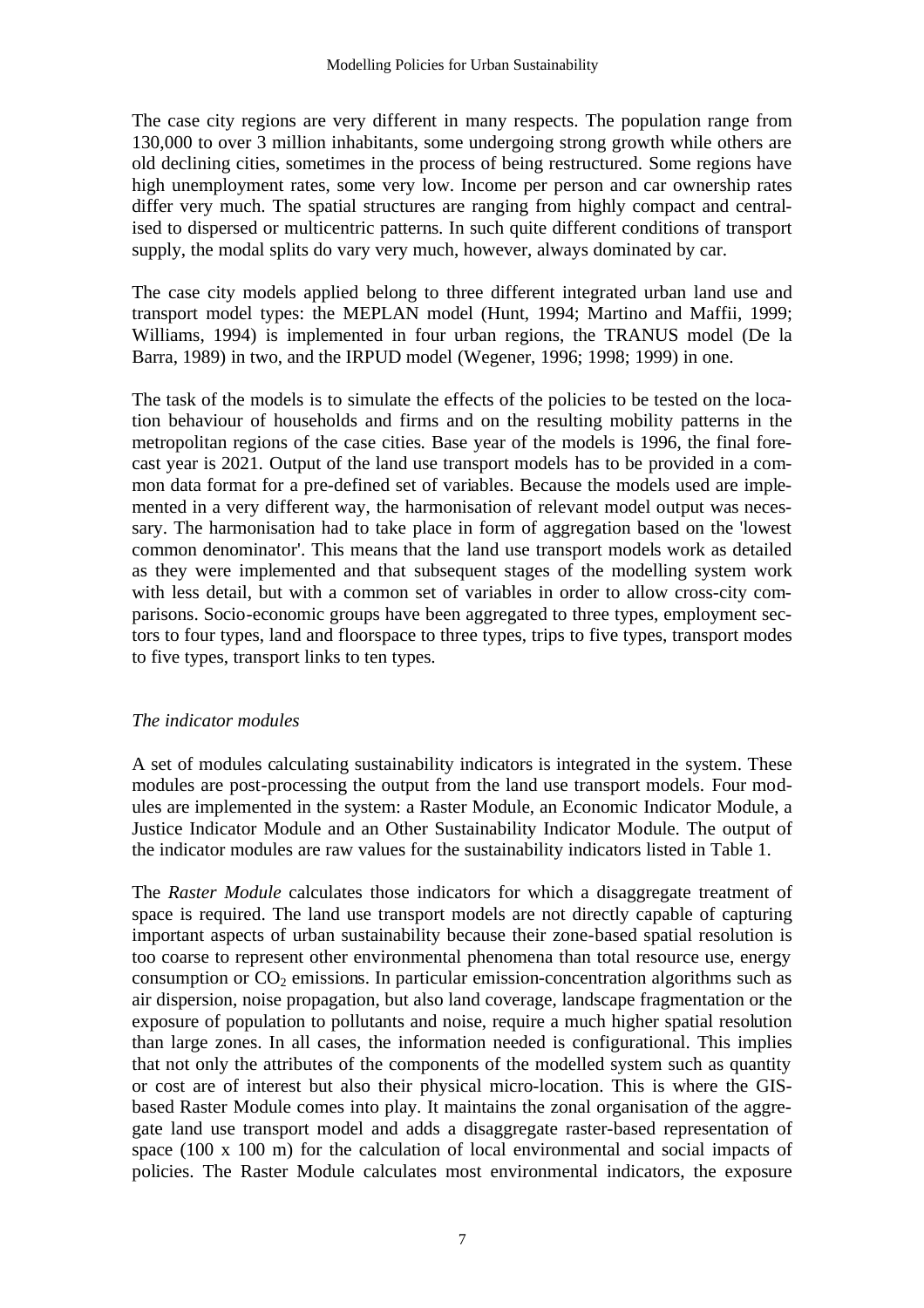indicators and an accessibility to open space indicator. In addition, the Raster Module feeds the Economic Indicator Module with information on emission and noise exposure and the Justice Indicator Module with information on exposure of different socioeconomic groups to air pollution and noise (Spiekermann, 1999; 2002; Spiekermann and Wegener, 1999).

The *Economic Indicator Module* provides a complete cost benefit analysis of the transport sector. Single indicators address transport investment costs, user, operator and governmental benefits as well as external costs of transport. In addition, the module provides an indicator describing the efficiency of an urban system which is measured on the basis of some potential determinants such as the size of the city, the speed at which people and goods are moved in the city, the sprawl of jobs and home (following Prud'Homme and Chang-Woon, 1999). The indicator addresses the variation in productivity of the urban fabric by comparing the policy scenarios with the reference scenario.

The *Justice Indicator Module* addresses some equity implications of the policies tested. It processes the different exposure shares of different socio-economic groups to air pollution and noise and translates this into equity indicators. For that purpose, different theories of justice are incorporated in the module: equal shares principle, utilitarian approach, egalitarianism and the Rawlsian difference principle.

The *Other Sustainability Indicator Module* calculates a small set of indicators which is not covered by the previous modules.

# *The evaluation and presentation modules*

Finally, the indicators are evaluated by a multicriteria evaluation tool and are analysed and presented in a harmonised way.

The multicriteria evaluation tool *USE-IT* has been set up to solve the problem whether policy A is more sustainable than policy B. The tool allows to compare the contribution of indicators to sustainability and allows to aggregate from single indicators to sustainability themes and components as defined in Table 1. First, value functions help to transform the raw indicator value to a scale from zero to unity by taking existing target values into account. Then, indicators are weighted in order to aggregate the evaluated indicator values into indices. The weights applied are the outcome of an internal expert exercise that will be used for a common set of weights for all case cities. In addition, local value systems have been obtained and are used as weights in the local contexts. Indices are formed using additive aggregation separately for the environmental, social and economic components of sustainability. A single index aggregating the three components will not be calculated in order to avoid double-counting, because some issues are considered in more than one component, i.e. are treated from different viewpoints.

An internet-based *Analysis and Presentation Tool* will present the results of the policy testing for all cities in a standardised format. The tool is in particular concerned with the requirement for comparative analysis of the effects of similar policies in different test cities. The tool analyses and displays sustainability indicators and background variables. This will make the task of visualising and understanding the impacts of policy decisions easier and so aid the process of selecting the most appropriate policy measures.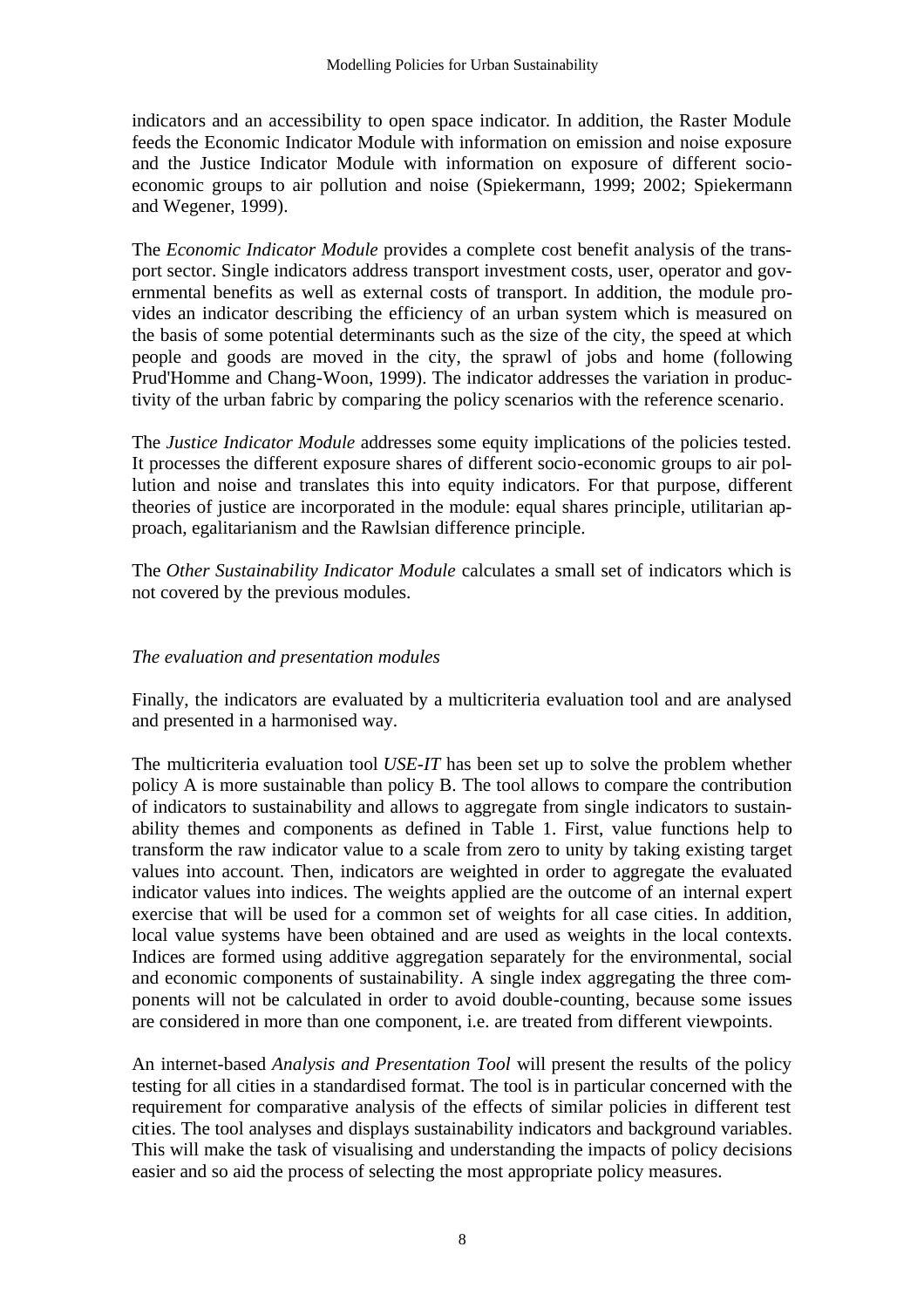#### **3.2 Implementation and Policy Testing**

The PROPOLIS modelling system is currently being implemented in the seven European urban regions presented in the last section. Figure 2 shows how the system will be used to define urban strategies that increase sustainability. The modelling system is the core of the policy analysis process. First, single policies will be defined and introduced into the system. Policies include land use, transport, pricing and regulatory and investment policies. The evaluation of policies and the intra and intercity comparison of policies will lead to a replanning of policies. The replanning includes the refinement of policies, e.g. to find an optimal level of a pricing policy, but also to a formulation of policy combinations in order to improve the results. The final output of the systematically testing are general and city specific recommendations which policies or combination of policies are contributing to sustainable development and which do not.

There are various points in the system at which client partners can intervene and can introduce their ideas and values in the modelling and evaluation process. Client partners are in most cases local or regional governments. First of all, they can contribute in formulating the basic assumptions on general developments which are external assumptions of the models such as overall economic developments or migration flows across the regions' outer borders. Or, they might want to test the impacts of alternative framework scenarios. An important task is to contribute to the formulation of strategies and policies; in addition to the set of policies to be common for all case cities there is also a slot in which very specific local policies can be analysed. Finally, the local experts are asked to state their values, i.e. weights in the evaluation system.



*Figure 2. Policy testing process.*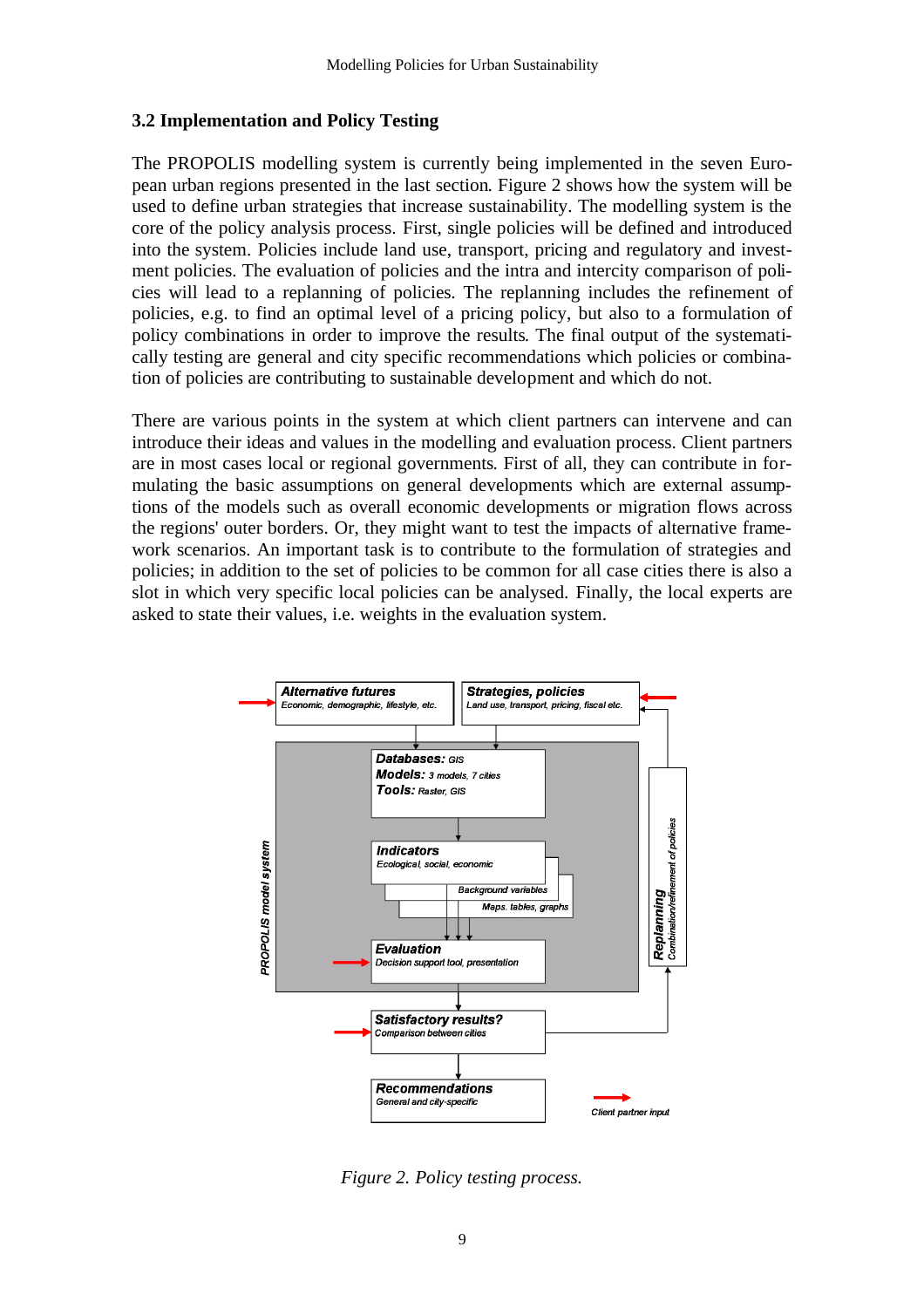# **4. Typical Results**

The PROPOLIS project is still ongoing and will be finalised by spring 2003. Currently, system development has reached a mature state, policy testing and analysis will start in autumn 2002. Therefore, this section can only present typical results of the modelling system which partly are produced in from preceding projects of PROPOLIS (LT et al., 1998; MECSA et al., 2002). The modelling system does offer much more information than can be presented here; the focus in this section is on illustrative results.

### *Sample output of the land use transport models*

The land use transport models are used to predict long term changes in the urban land use and transport system. Figure 3 shows as an example the impact of a combination of a teleworking scenario with a transport cost policy (increase by 50 percent) on the change of zonal population in the Helsinki metropolitan area. Figure 4 is an example for the dynamics of the land use transport models and shows the change of population in superzones of the Dortmund region over time. Figure 5 presents one output of the transport models, the link loads on the road network in the Dortmund region.

# *Sample output of indicator modules*

The indicator modules are using the output of the land use transport models, link it partly with GIS data and produce the sustainability indicators. Figure 6 shows as an example for the Raster Module the traffic noise situation in the base scenario for the urban region of Naples from which the exposure to noise indicator and the different exposures of socio-economic groups for the justice evaluation are derived. Figure 7 displays a typical evaluation screen of the Economic Indicator Module.

# *Sample output of the sustainability evaluation*

Figure 8 shows sample results of the PROPOLIS evaluation tool USE-IT: The upper part shows an example of an evaluated indicator (exposure to noise) for selected combination policies. The diagrams in the middle show the environmental indices and the social indices for the same group of policies as well as the contribution of the themes within the components. The lower diagram displays the economic indices for those policies. Finally, Figure 9 shows for another group of policies the highest level of aggregation within the evaluation procedure for three cities. For each policy, the indices for the three components are presented with a colour scheme that indicates whether a policy leads to better results than the reference scenario (green) or whether the situation for that component might get worse compared to the reference scenario (red).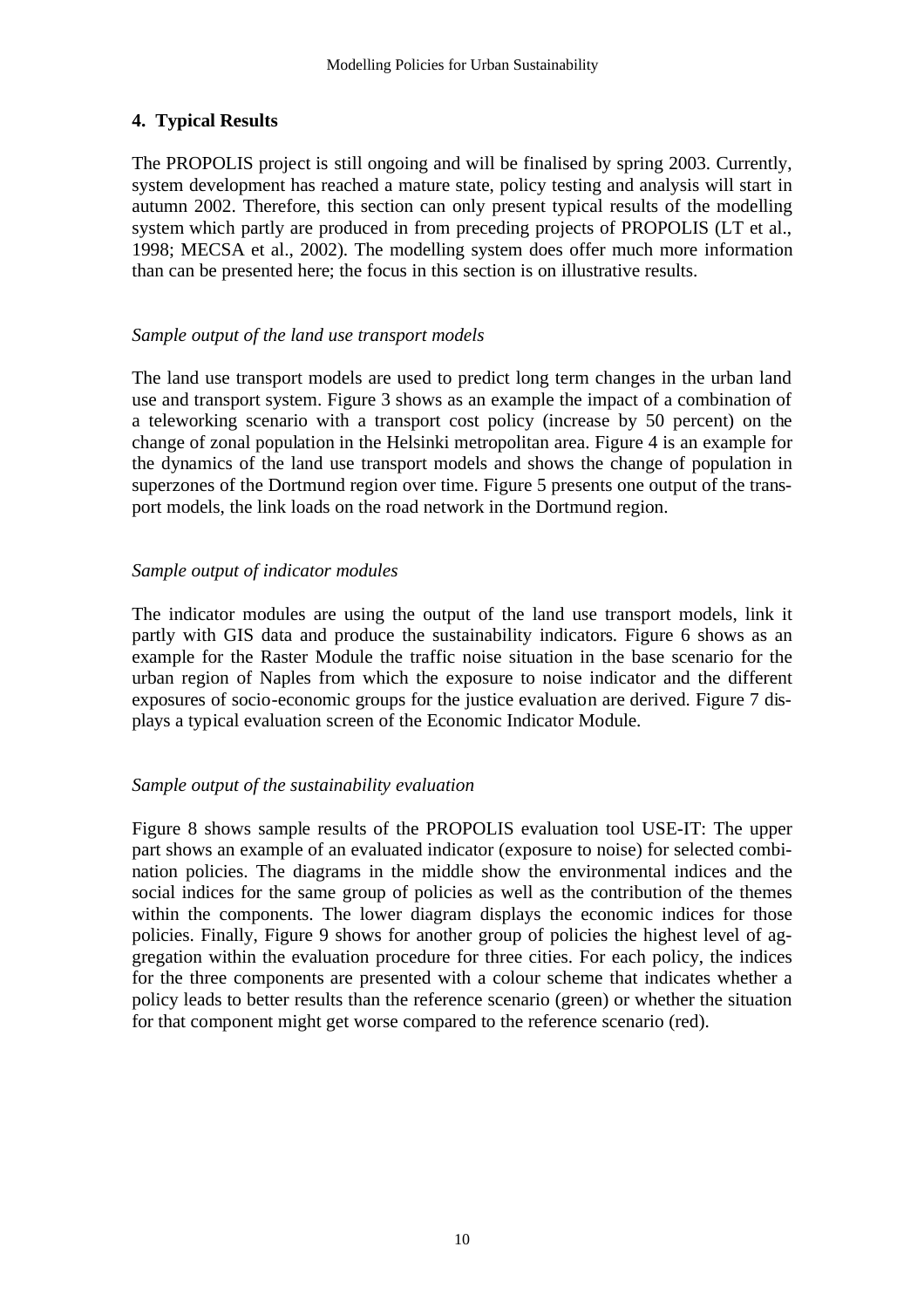

*Figure 3. Forecast of zonal activities (population) for the Helsinki metropolitan region.*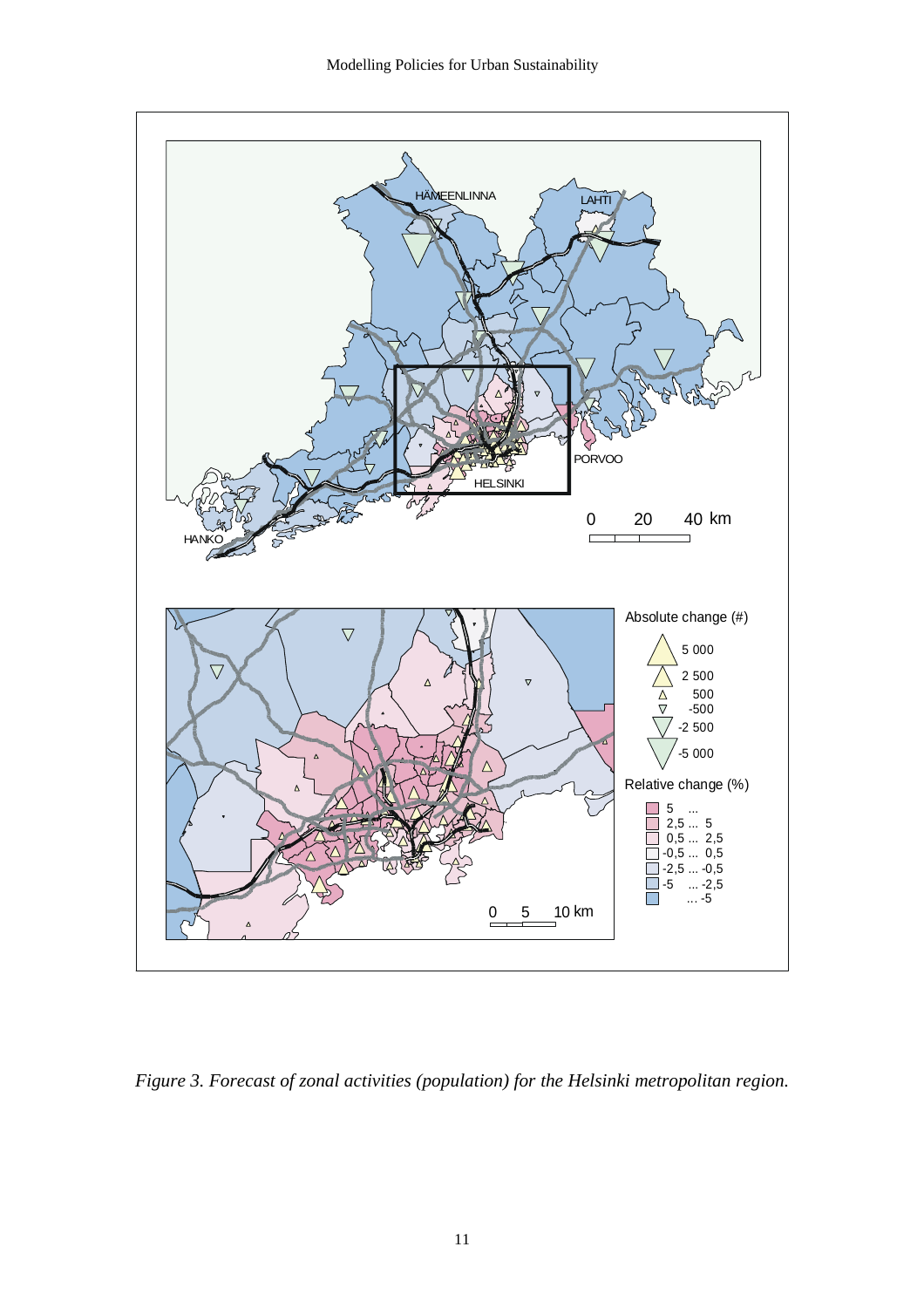#### Modelling Policies for Urban Sustainability



*Figure 4. Forecast of population development in superzones of the Dortmund region.*



*Figure 5. Forecast of traffic flows for the Dortmund region.*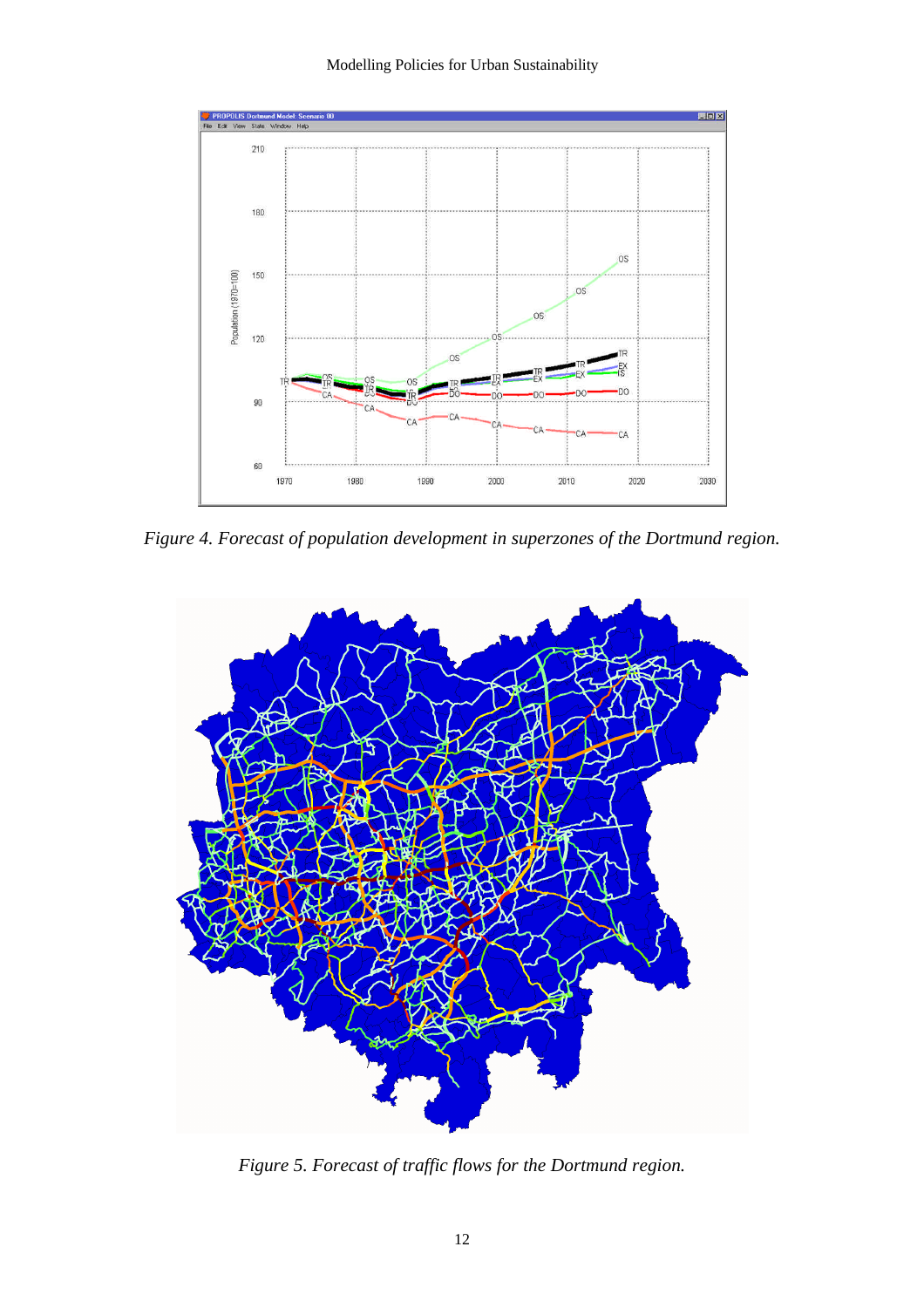

*Figure 6. Forecast of traffic noise for the Naples urban region.*

| <b>Wicrosoft Excel - EIM.xls</b>                                                     |                            |                                                                      |                   |                        |              |                      |            |  |  |            | <b>EIGIX</b>                           |
|--------------------------------------------------------------------------------------|----------------------------|----------------------------------------------------------------------|-------------------|------------------------|--------------|----------------------|------------|--|--|------------|----------------------------------------|
| <sup>58</sup> File Modifica Visualizza Inserisci Formato Strumenti Dati Finestra ? C |                            |                                                                      |                   |                        |              |                      |            |  |  |            | $\blacksquare$ $\blacksquare$ $\times$ |
| 口本日番餐区》 人物通过 いっぺ - 鳥令 エル外科 血承 100% - 切   商   商   乡 クロロンサンド通信                         |                            |                                                                      |                   |                        |              |                      |            |  |  |            |                                        |
|                                                                                      |                            |                                                                      |                   |                        |              |                      |            |  |  |            |                                        |
| Arial                                                                                |                            | *8 * A * G / S * 事事理田国国 59 % · 38 3 年年 □ · 5 · A · B D · 3 名 6 △ 0 △ |                   |                        |              |                      |            |  |  |            |                                        |
| $\overline{\phantom{a}}$<br>A37                                                      | m.                         |                                                                      |                   |                        |              |                      |            |  |  |            |                                        |
| <b>POLICY</b>                                                                        | $\overline{1}$             |                                                                      |                   |                        |              | Home Page            |            |  |  |            |                                        |
|                                                                                      |                            |                                                                      |                   |                        |              |                      |            |  |  |            |                                        |
|                                                                                      |                            | <b>Investment Costs</b><br>Save policy                               |                   |                        |              |                      |            |  |  |            |                                        |
|                                                                                      |                            |                                                                      | Investment        | <b>Operating Costs</b> |              |                      |            |  |  |            |                                        |
|                                                                                      | Year                       |                                                                      | costs (Meuro)     | (Euro/year)            |              |                      |            |  |  |            |                                        |
|                                                                                      | 2000                       |                                                                      |                   |                        |              |                      |            |  |  |            |                                        |
|                                                                                      | 2001-2005                  |                                                                      | 250               |                        |              |                      |            |  |  |            |                                        |
|                                                                                      | 2006-2010                  |                                                                      |                   | ٦                      |              |                      |            |  |  |            |                                        |
|                                                                                      | 2011-2015<br>2016-2020     |                                                                      | ż                 | া<br>ণ                 |              |                      |            |  |  |            |                                        |
|                                                                                      |                            |                                                                      |                   |                        |              |                      |            |  |  |            |                                        |
|                                                                                      |                            |                                                                      |                   |                        |              |                      |            |  |  |            |                                        |
|                                                                                      |                            | Passenger variables                                                  |                   |                        |              |                      |            |  |  |            |                                        |
|                                                                                      | <b>Units</b>               | By Mode                                                              | 2001              | 2006                   | 2011         | 2816                 | 2021       |  |  |            |                                        |
| <b>Financial costs</b>                                                               | (Euro/V-km)                | Motorcycle                                                           | 0.1               | 0.1                    | 0.1          | 0.1                  | 0.1        |  |  |            |                                        |
|                                                                                      | (Euro/V-km)                | Car<br><b>Bus</b>                                                    | 0.3<br>0.2        | 0.3<br>0.2             | 0.3<br>0.2   | 0.3<br>0.2           | 0.3<br>0.2 |  |  |            |                                        |
|                                                                                      | (Euro/p-km)<br>(Euro/p-km) | Rail                                                                 | 0.18              | 0.18                   | 0.18         | 0.18                 | 0.18       |  |  |            |                                        |
|                                                                                      |                            |                                                                      |                   |                        |              |                      |            |  |  |            |                                        |
|                                                                                      |                            | By Mode                                                              | 2001              | 2006                   | 2011         | 2016                 | 2021       |  |  |            |                                        |
| <b>Conversion Factors</b>                                                            |                            | Motorcycle                                                           | 0.8               | 0.6                    | 0.6          | 0.6                  | 0.6        |  |  |            |                                        |
|                                                                                      |                            | Car                                                                  | 0.8               | 0.6                    | 0.6          | 0.6                  | 0.6        |  |  |            |                                        |
|                                                                                      |                            | <b>Bus</b><br>Rail                                                   | 0.8<br>0.8        | 0.6<br>0.6             | 0.6<br>0.6   | 0.6<br>0.6           | 0.6<br>0.6 |  |  |            |                                        |
|                                                                                      |                            |                                                                      |                   |                        |              |                      |            |  |  |            |                                        |
|                                                                                      |                            |                                                                      |                   |                        |              |                      |            |  |  |            |                                        |
|                                                                                      | <b>Freight variables</b>   |                                                                      |                   |                        |              |                      |            |  |  |            |                                        |
|                                                                                      | Units                      | By Mode                                                              | 2001<br>$\Lambda$ | 2006<br>$\mathbf{A}$   | 2811         | 2016<br>$\mathbf{A}$ | 2021       |  |  |            |                                        |
| <b>Financial Costs</b>                                                               | (Euro/V-km)                | Goods vehicle                                                        |                   |                        | $\mathbf{1}$ |                      | и          |  |  |            |                                        |
|                                                                                      |                            | <b>By Mode</b>                                                       | 2001              | 2006                   | 2011         | 2016                 | 2021       |  |  |            |                                        |
| <b>Conversion Factors</b>                                                            |                            | Goods vehicle                                                        | 0.9               | 0.9                    | 0.9          | 0.9                  | 0.9        |  |  |            |                                        |
|                                                                                      |                            |                                                                      |                   |                        |              |                      |            |  |  |            |                                        |
|                                                                                      |                            |                                                                      |                   |                        |              |                      |            |  |  |            |                                        |
|                                                                                      |                            |                                                                      |                   |                        |              |                      |            |  |  |            |                                        |
| Disegno $\star$ $\&$ $\circ$                                                         |                            | Forme · \ \ $\Box$ ○ 圖 4 3 · 3 · A · 三三 弓 口 個                        |                   |                        |              |                      |            |  |  |            |                                        |
| Pronto                                                                               |                            |                                                                      |                   |                        |              |                      |            |  |  | <b>NUM</b> |                                        |

*Figure 7. Result screen of the Economic Indicator Module.*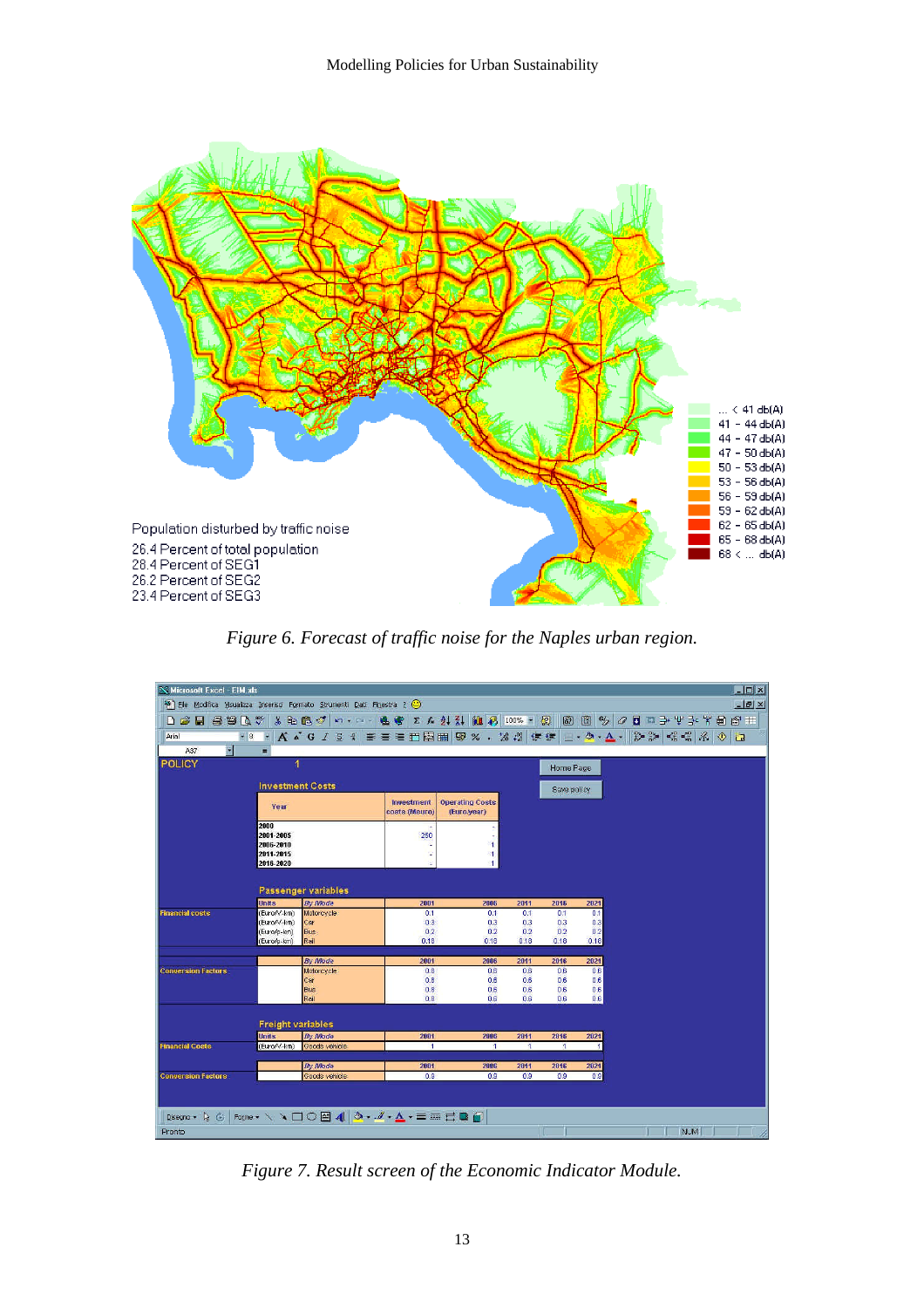



Environmental index Social index





Economic index



*Figure 8. Environmental, social and economic evaluation for combination policies (MECSA et al., 2002).*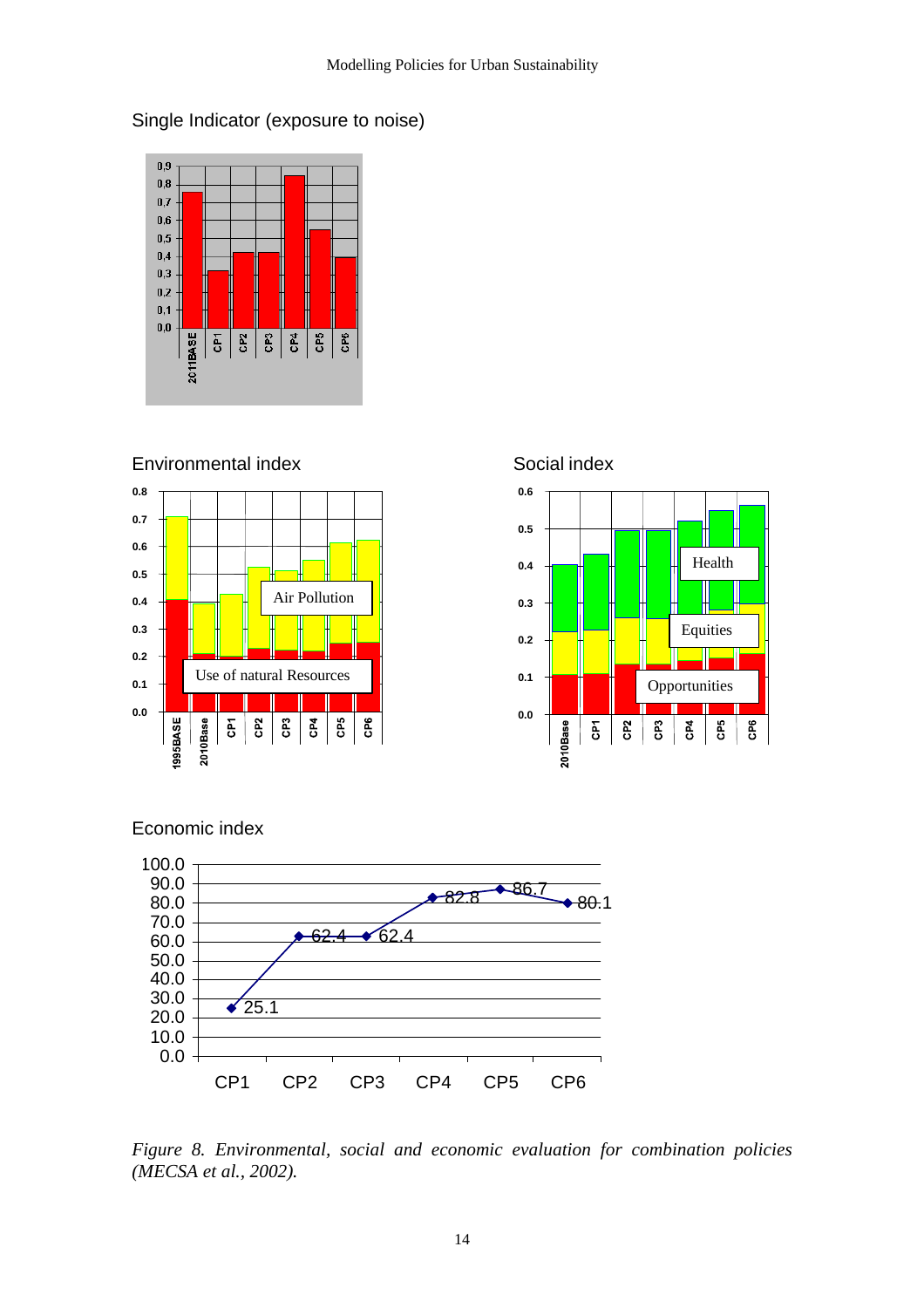

*Figure 9. Environmental, social and economic indices for selected policies (LT et al., 1998).*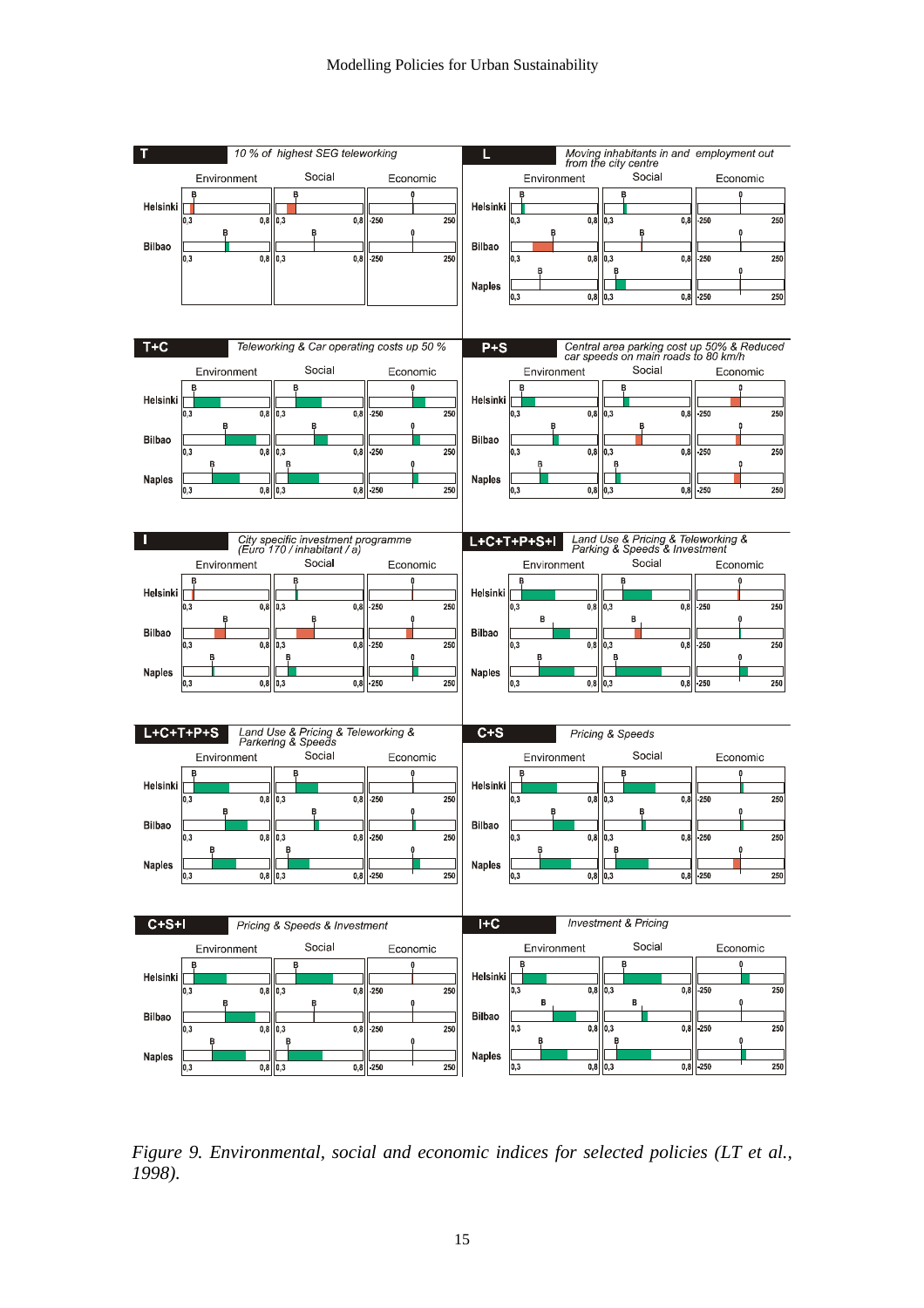# **5. Conclusions**

The paper has presented a modelling system developed to simulate and evaluate the impacts of different land use and transport policies in seven European agglomerations in terms of sustainability. The system developed is unique in several respects.

The PROPOLIS urban sustainability indicator system is very distinct from most sustainability indicator systems in use. The basic difference is that other systems are based on monitoring approaches in which the quantities in question are directly observed or measured, whereas in PROPOLIS indicators are modelled, i.e. the approach is one of forecasting. Another distinction is the characteristic of many PROPOLIS indicators, that they have been chosen as near as possible at the tail-ends of causal chains. For example, vehicle kilometres or average travel times are not presented as indicators for sustainability, instead emissions or numbers of residents in the most polluted areas are used.

All land use transport models implemented are GIS integrated. All model zones and model network links have their direct correspondence in a Geographic Information System. Tools have been developed to go back and forth between model and GIS, e.g. network tools for editing link alignment and attributes in the GIS and to load them into the model. In this way the land use transport models employed follow the general trend of spatial models to be more closely linked to georeferenced data held in a geographical information system. In addition, the GIS integration is one of the basic conditions for moving ahead from traditional output indicators of land use transport models towards indicator sets like the one developed here and for linking land use transport models with new environmental modules such as the Raster Module.

The PROPOLIS system is one of the first attempts to address in a comprehensive modelling and evaluation framework the important question of urban sustainability and to assess the options for moving away from unsustainable urban development paths. In methodological terms the system developed moves ahead from traditional land use transport modelling by introducing also a number of interactions between the environment, land use and transport. In this way, it is one of the first comprehensive land use transport environmental modelling systems (LTE models) operational. However, it has the interaction with the environment implemented so far is a one-way interaction and the planned feedback from environment to land use and transport (Spiekermann and Wegener, 2002), i.e. the way by which changes in the environmental quality of urban locations affect location decisions of investors, firms and households and so indirectly also activity and mobility patterns, has to be postponed to a later stage of development.

The system is currently being implemented in seven European urban regions. Therefore, only typical results could have been presented in the paper. However, all case city modelling systems are expected to provide all indicators of the PROPOLIS sustainability indicator set. In all case city regions, the same set of policies will be tested. The harmonisation of output indicators achieved starting from very different case cities with partly very different land use transport models and ending with the common indicator set is the base for cross-city comparisons. These features will allow the systematic analysis of different policies and combinations of policies with respect to changing sustainability of the urban system over time. It will eventually lead to recommendations which policies should be adopted and which not in order to clearly improve urban sustainability in the long term.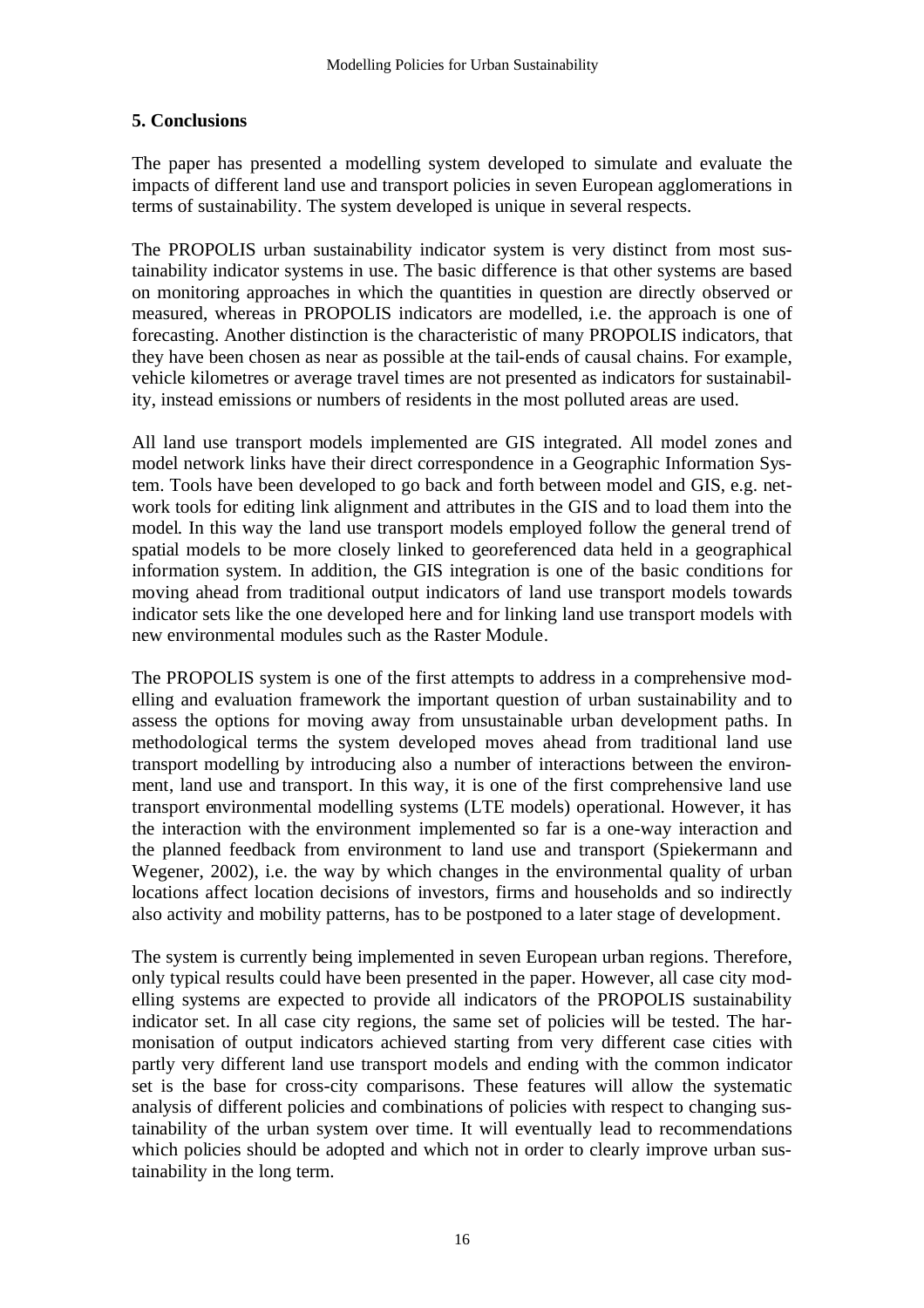### **Acknowledgements**

The authors are indebted to DG Research of the European Commission for financing the PROPOLIS project in the Key Action "City of Tomorrow and Cultural Heritage" of the 5<sup>th</sup> Framework Programme for Research and Technology Development of the European Union and are grateful to their colleagues of the PROPOLIS project at IRPUD (Dortmund); LT (Helsinki), ME&P (Cambridge), MECSA (Bilbao), STRATEC (Brussels) TRT (Milano) and UCL (London) for the permission to use material they have contributed to the project.

### **References**

Aalborg Charter (1994) *Charter of European Cities and Towns Towards Sustainability.* http://www.iclei.org/europe/echarter.htm

Büttner, J., Spiekermann, K., Wegener, M. (2002): *Review Report on Environment Land Use Feedback.* Berichte aus dem Institut für Raumplanung. Dortmund: IRPUD (forthcoming).

Daly, H.E. (1991): *Steady State Economics.* Washington, D:C: Island Press.

De la Barra, T. (1989): *Integrated Land-Use and Transport Modelling. Decision Chains and Hierarchies.* Cambridge: Cambridge University Press.

Hunt, D. (1994): Calibrating the Naples land use and transport model. *Environment and Planning B: Planning and Design* **(21)**, 569-590.

Martino, Maffii, S. (1999): The integrated land-use and transport model of Naples: from the master transport plan to the EU policy tests. In: Rizzi, P. (ed.): *Computers in Urban Planning and Urban Management on the Edge of the Millennium*. Mailand: F. Angeli.

LT, ME&P, MECSA, IRPUD, TRT (1998): *SPARTACUS. System for Planning and Research in Towns and Cities for Urban Sustainability.* Final Report. Helsinki: LT Consultants (see also http://www.ltcon.fi/spartacus).

MECSA, LT, S&W (2002): Transport and Land-Use Interaction. Part B: Policy Scenarios. IPTS Report 20124 EN/2. Sevilla: IPTS. (report can be downloaded at http://www.jrc.es/cfapp/reports/details.cfm?ID=949)

Prud'Homme, R., Chang-Woon, L. (1999): Size, sprawl speed and the efficiency of cities. *Urban Studies* **(36)**, 11, 1849-1858.

Spiekermann, K. (1999): *Sustainable Transport, Air Quality and Noise Intrusion – An Urban Modelling Exercise.* Paper presented at the ESF/NSF Transatlantic Research Conference on Social Change and Sustainable Transport, 10-13 March 1999. University of California at Berkeley.